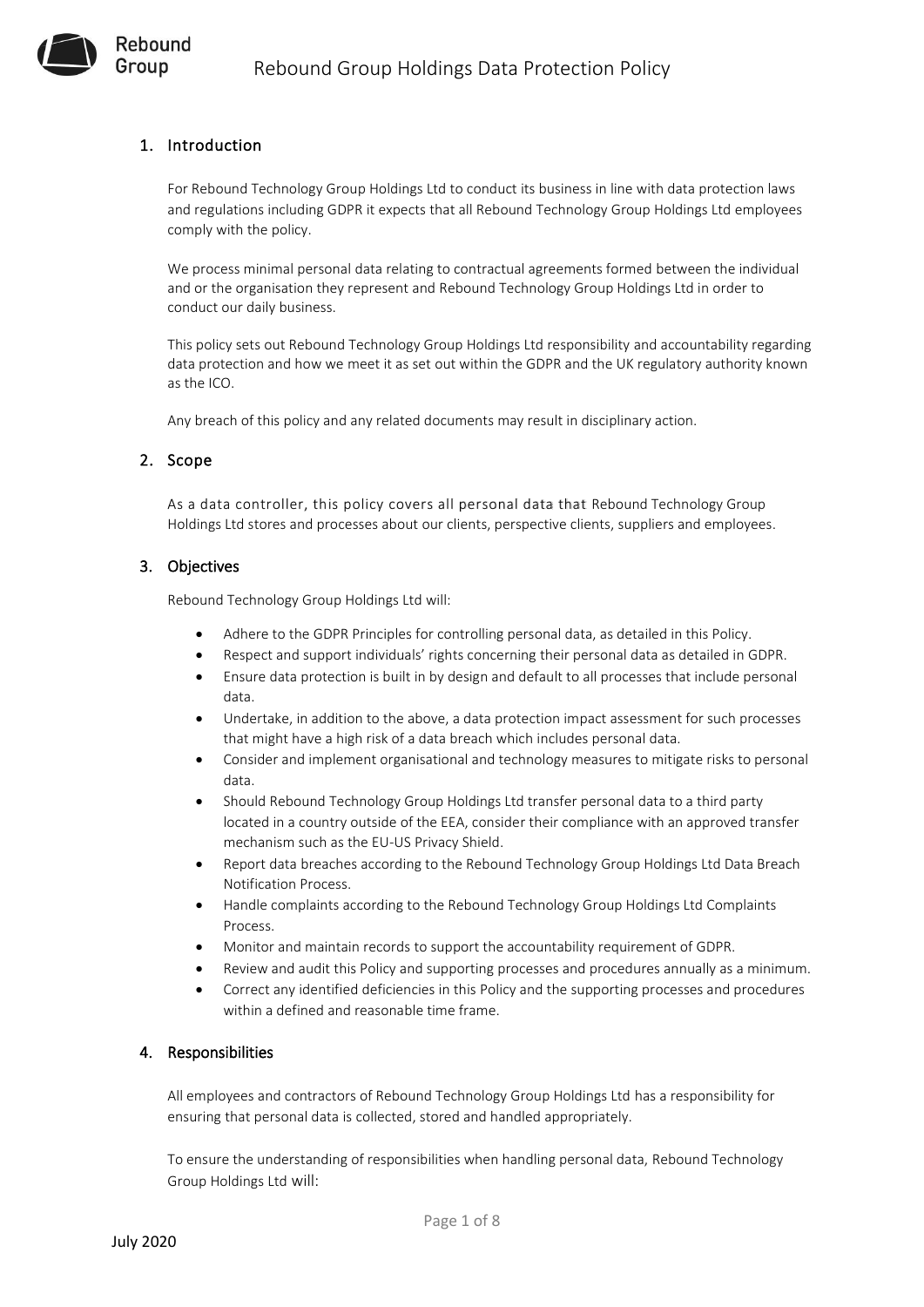- Provide training to all employees on their responsibilities including security measures.
- Ensure that all existing customers, contractors and sub-contractors are aware of, and will adhere to,
- this Policy and associated documentation.

• Include GDPR readiness status as part of the selection process of new associates, sub-contractors and other third parties used as Data Processors.

# 5. Data Protection Principles

There are six data protection principles required by GDPR Article 5 and adhered to by Rebound Technology Group Holdings Ltd. This section outlines the responsibilities arising from these principles and the Rebound Technology Group Holdings Ltd Policy for each.

## i. Lawful, Fair, and Transparent Data Processing

The requirement of this principle is that personal data must be processed lawfully, fairly and in a transparent manner in relation to individuals.

Rebound Technology Group Holdings Ltd will maintain a register of all personal data that it stores and processes, the purpose, the lawful bases for doing so, and any personal data that is shared with third parties.

Rebound Technology Group Holdings Ltd Privacy Notice

This information will be communicated with Data Subjects via Rebound Technology Group Holdings Ltd Privacy Notice (an example is the one provided on the Rebound Technology Group Holdings Ltd website) or within terms and conditions or other contracts. In all instances these will be written in concise, understandable language which is appropriate for the audience.

The relevant Privacy Notice, or link to Privacy Notice, will be provided at the point of collection of personal data, or as soon as is practicably possible.

## ii. Processed for Specified, Explicit and Legitimate Purposes

The requirement of this principle is that personal data is collected for specified, explicit and legitimate purposes, and not further processed in a manner that is incompatible with those purposes. Further processing for archiving purposes in the public interest, scientific or historical research purposes or statistical purposes shall not be considered to be incompatible with the initial purposes.

Rebound Technology Group Holdings Ltd will obtain personal data only by lawful and fair means and, where appropriate with the knowledge and consent of the individual concerned. Rebound Technology Group Holdings Ltd Consent Policy.

Where a need exists to request and receive the consent of an individual prior to the collection, use or disclosure of their personal data, Rebound Technology Group Holdings Ltd is committed to seeking such consent.

When Rebound Technology Group Holdings Ltd would like to use personal data for any reason apart from what was originally agreed under the first principle (see above), Rebound Technology Group Holdings Ltd will seek explicit consent for the new reason(s).

Consent may be withdrawn by an individual at any time. The mechanism by which this can be done will be detailed in at least the Rebound Technology Group Holdings Ltd Privacy Notice(s).

Rebound Technology Group Holdings Ltd will record and manage consent given and withdrawn.

## iii. Adequate, Relevant and Limited Data Processing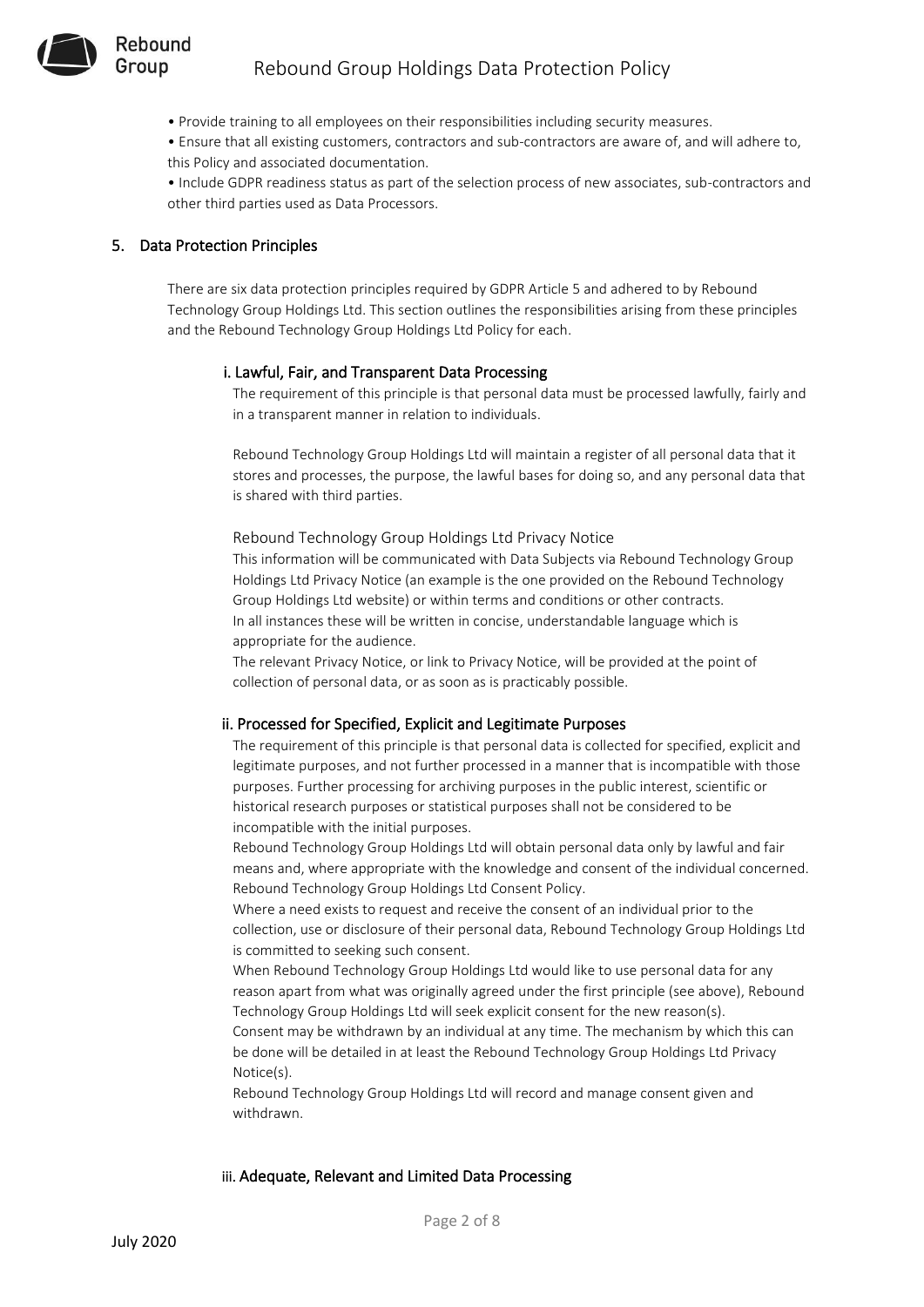

The requirement of this principle is that any personal data which is stored and processed should be adequate, relevant and limited to what is necessary in relation to the purposes for which it is processed.

Rebound Technology Group Holdings Ltd will identify for each Data Subject the purpose of the processing and the minimum personal data it requires for the purpose. This is further detailed in the Rebound Technology Group Holdings Ltd Document and

Records Management and Control Procedure.

Rebound Technology Group Holdings Ltd retain only minimal personnel information which is managed and controlled by our software programs.

## iv. Accuracy of Data and Keeping Data up to Date

Accurate and, where necessary, kept up to date; every reasonable step must be taken to ensure that personal data that is inaccurate (having regard to the purposes for which it is processed) is erased or rectified without delay.

Rebound Technology Group Holdings Ltd will periodically check the accuracy of any personal data it stores and processes. Where reasonable, any rectifications identified, or notified by an individual will be undertaken as soon as is practicable.

## v. Timely Processing

The requirement of this principle is that personal data is kept in a form which permits identification of Data Subjects for no longer than is necessary for the purposes for which the personal data is processed; personal data may be stored for longer periods insofar as the personal data will be processed solely for archiving purposes in the public interest, scientific or historical research purposes or statistical purposes subject to implementation of the appropriate technical and organisational measures required by the GDPR in order to safeguard the rights and freedoms of individuals.

Rebound Technology Group Holdings Ltd will identify the retention period for personal data stored and processed in the Document Retention Period Log (FM127). Personal data will be deleted as soon as is practicable after that time.

This is further detailed in the Rebound Technology Group Holdings Ltd Control of Documented Information Procedure (REP06).

## vi. Secure Processing

This requirement is that personal data is processed in a manner that ensures appropriate security, including protection against unauthorised or unlawful processing and against accidental loss, destruction or damage, using appropriate technical or organisational measures.

Rebound Technology Group Holdings Ltd will use appropriate technical and organisational measures to ensure the integrity and confidentiality of personal data. This is detailed in the Rebound Technology Group Holdings Ltd Information Security Policy. Rebound Technology Group Holdings Ltd will retain personal data only for the required legal, trading, or contractual period. There after the personal data will be electronically deleted, any hard copy documentation will be securely shredded.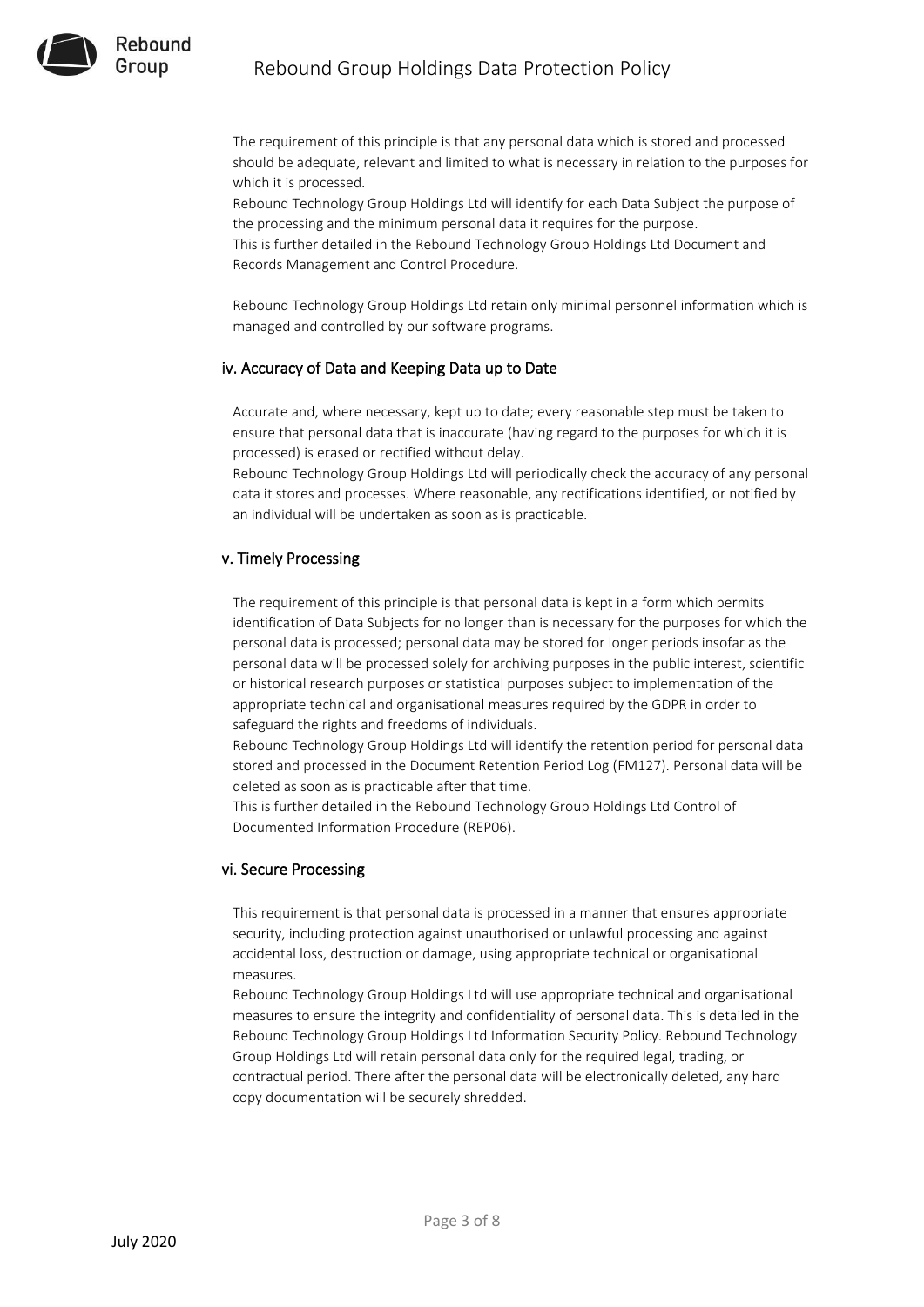# 6. Rights of Individuals

Rebound Group

> The GDPR provides eight rights for individuals. This section summarises each of these and provides the Rebound Technology Group Holdings Ltd Process associated with each. Where Rebound Technology Group Holdings Ltd is deemed to be a Data Processor, Rebound Technology Group Holdings Ltd will engage with the Data Controller(s) on how requests from individuals will be fulfilled.

When an individual makes a request regarding any of these rights then, before any action is taken concerning the request, Rebound Technology Group Holdings Ltd will check that:

- The request is reasonable.
- Their identity is confirmed.
- There is no impact on other individuals' personal data and their rights.

• There is no legal, regulatory or contractual requirement to retain the data in its current form.

# i. Right to be informed

Keeping Data Subjects informed.

The Right to be informed encompasses Rebound Technology Group Holdings Ltd obligation to provide 'fair processing information', typically through a Privacy Notice.

It emphasises the need for transparency about how we use personal data.

Rebound Technology Group Holdings Ltd process

The Rebound Technology Group Holdings Ltd Process regarding this Right is covered in the sections Rebound Technology Group Holdings Ltd Privacy Notices and Rebound Technology Group Holdings Ltd Consent Policy earlier in this document.

## ii. Right of Access

Individuals have the right to access their personal data and supplementary information. The Right of Access allows individuals to be aware of and verify the lawfulness of the processing.

Details of who to contact to exercise this right are provided in Rebound Technology Group Holdings Ltd Privacy Notice.

Rebound Technology Group Holdings Ltd Process

The process from receipt of a subject access request through to response is detailed in the Rebound Technology Group Holdings Ltd Access Request Procedure.

# iii. Right to Rectification

The GDPR gives individuals the right to have their personal data rectified.

Personal data can be rectified if it is inaccurate or incomplete. Details of who to contact to exercise this right are provided in the Rebound Technology Group Holdings Ltd Privacy Notice. Rebound Technology Group Holdings Ltd Process

After completing the checks detailed at the top of this section, Rebound Technology Group Holdings Ltd will amend the relevant data as soon as is reasonably possible. An email will be sent to the requesting individual to confirm, and act as a record of, the completion of the request.

# iv. Right to Erasure

Erasure of personal data.

The Right to Erasure is also known as 'the right to be forgotten'.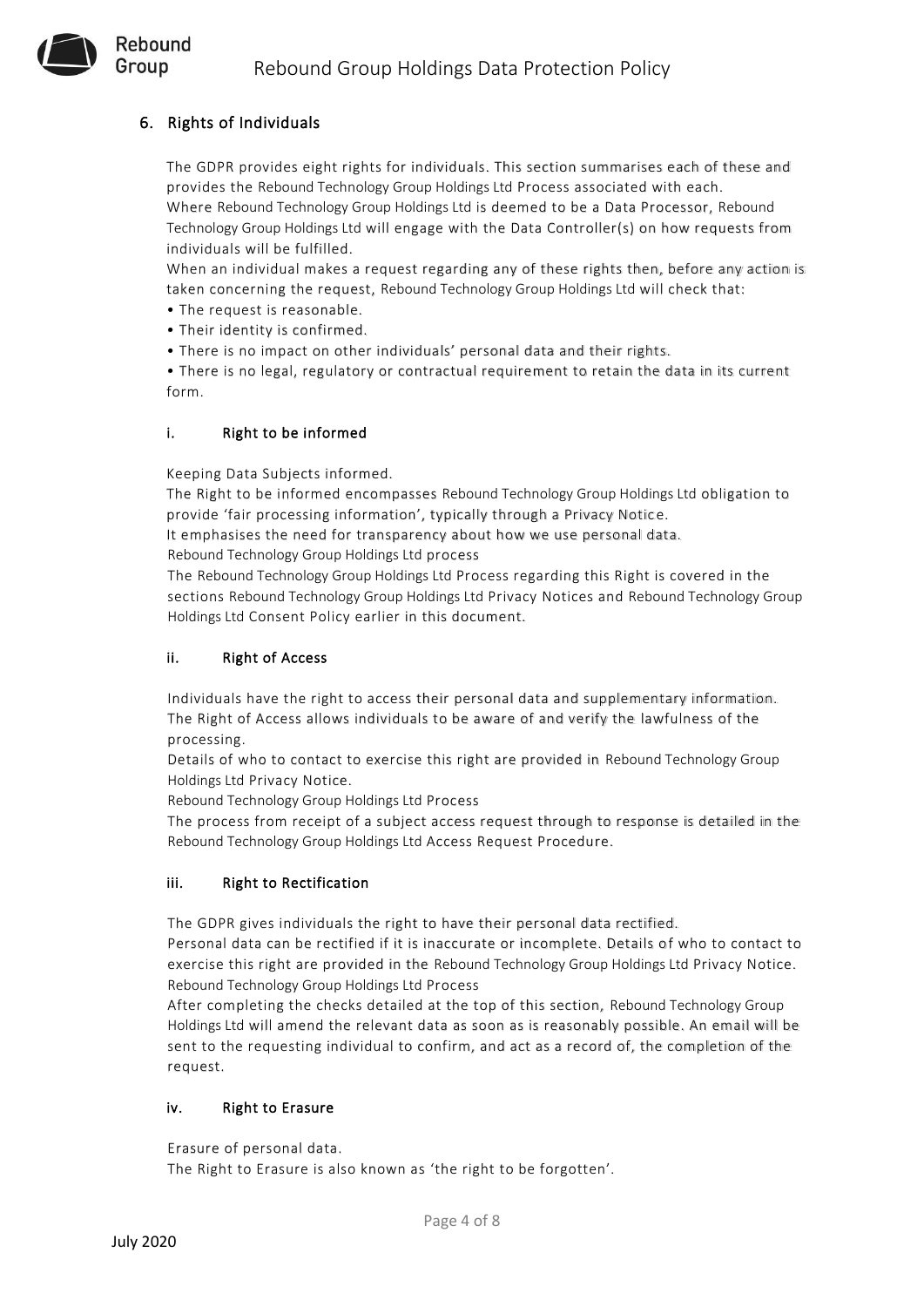

The broad principle underpinning this right is that an individual can request the deletion or removal of personal data where there is no compelling reason for its continued processing. Rebound Technology Group Holdings Ltd Process

After completing the checks detailed at the top of this section, Rebound Technology Group Holdings Ltd will delete the relevant data as soon as is reasonably possible. An email will be sent to the requesting individual to confirm, and act as a record of, the completion of the request.

# v. Right to Restrict Processing

Restriction of personal data processing.

Individuals have a right to 'block' or suppress processing of th eir personal data. When processing is restricted, Rebound Technology Group Holdings Ltd is permitted to store the personal data, but not further process it.

Rebound Technology Group Holdings Ltd can retain just enough information about the individual to ensure that the restriction is respected in future.

Rebound Technology Group Holdings Ltd Process

After completing the checks detailed at the top of this section, Rebound Technology Group Holdings Ltd will not process the requesting individual's personal data until notified. An email will be sent to the requesting individual to confirm, and act as a record of this.

# vi. Right to Data Portability

The Right to Data Portability allows individuals to obtain and reuse their personal data for their own purposes.

It allows them to move, copy or transfer their personal data easily from one IT environment to another in a safe and secure way, without hindrance to usability.

It enables consumers to take advantage of applications and services which can use this data to find them a better deal, or help them understand their spending habits.

Rebound Technology Group Holdings Ltd Process

Rebound Technology Group Holdings Ltd holds only basic personal data. As such there is no data that falls under this Right.

# vii. Right to Object

Individuals have the right to object to:

• Processing based on legitimate interests or the performance of a task in the public interest/exercise of official authority (including profiling).

- Direct marketing (including profiling).
- Processing for purposes of scientific/historical research and statistics.

Details of who to contact to exercise this right and how to complain are provided in the Rebound Technology Group Holdings Ltd Privacy Notice.

Rebound Technology Group Holdings Ltd Process

This is detailed in the Rebound Technology Group Holdings Ltd Control of Documented Information Procedure (REP06).

viii. Rights Related to Automated Decision Making Including Profiling

Companies can only carry out this type of decision-making where the decision is:

- Necessary for the entry into or performance of a contract; or
- Authorised by Union or Member state law applicable to the controller; or
- Based on the individual's explicit consent.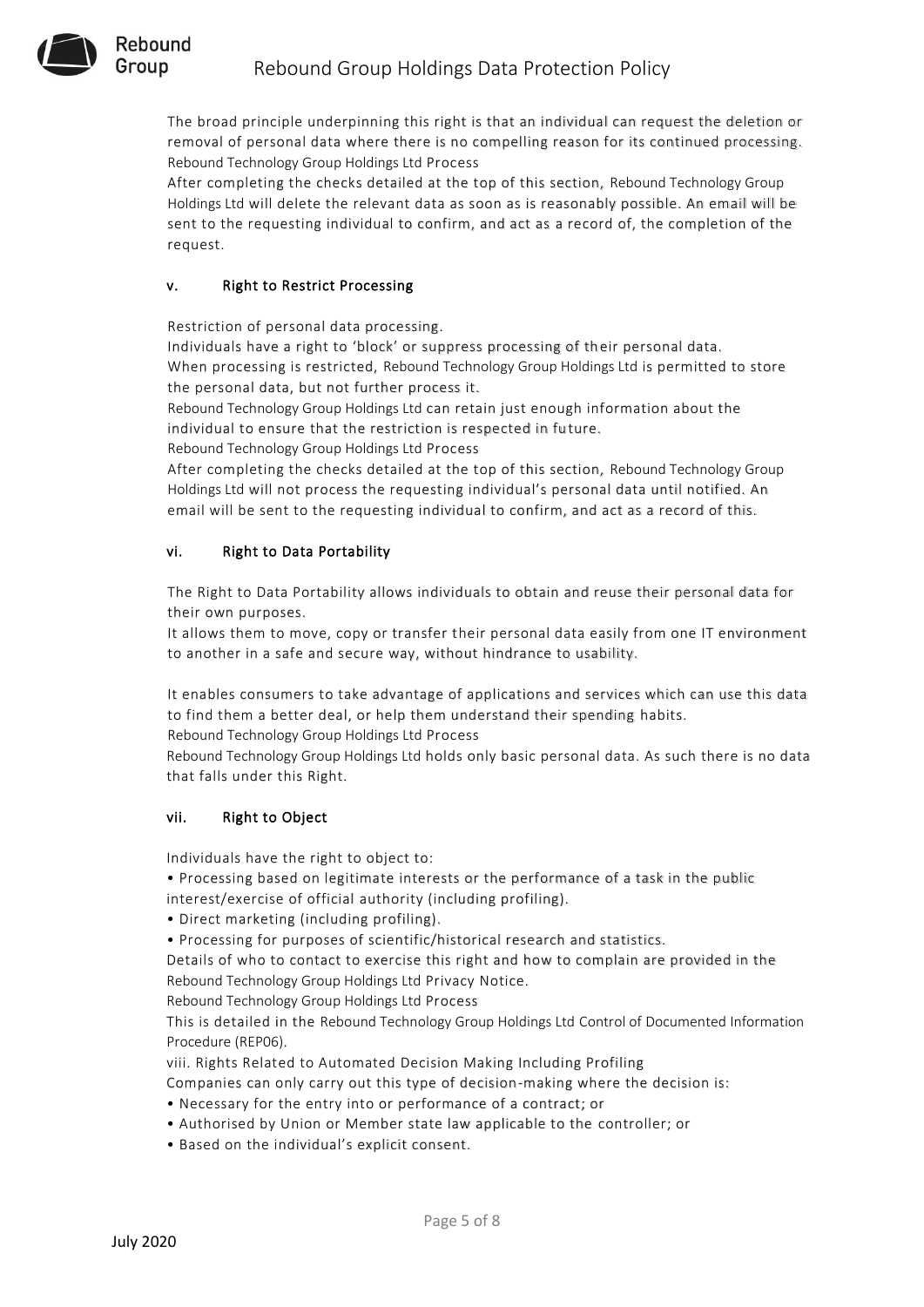

No automated decision making (nor profiling) is undertaken by Rebound Technology Group Holdings Ltd either directly or on behalf of third parties. Should it ever be, then a process will be put in place and this Policy document updated.

## 7. Change Control

Will be managed by the Quality Department using the Control of Documented Information Procedure (REP06).

#### Appendix A: Definitions

| Requirement<br>Personal Data                        | Definition                                                                                                                                                                                                                                                                                                                                                   |
|-----------------------------------------------------|--------------------------------------------------------------------------------------------------------------------------------------------------------------------------------------------------------------------------------------------------------------------------------------------------------------------------------------------------------------|
|                                                     | Any information relating to an identified or identifiable person where that<br>person can be identified, directly or indirectly, by reference to an identifier<br>such as a name or to one or more factors specific to the physical, genetic,<br>mental, economic, cultural or social identity of that person.                                               |
| Special Categories of                               |                                                                                                                                                                                                                                                                                                                                                              |
| Personal Data                                       | Personal data revealing racial or ethnic origin, political opinions, religious<br>or philosophical beliefs or trade union membership, and the processing of<br>genetic data, biometric data for the purpose of uniquely identifying a<br>person, data concerning health or data concerning a person's sex life or<br>sexual orientation.                     |
| Child                                               |                                                                                                                                                                                                                                                                                                                                                              |
|                                                     | The GDPR defines a child as anyone under the age of 16 years old. This may<br>be lowered to 13 by Member State law as within the UK. The processing of<br>personal data of a child is only lawful if parental or custodian consent has<br>been obtained.                                                                                                     |
| <b>Data Protection Impact</b><br><b>Assessments</b> |                                                                                                                                                                                                                                                                                                                                                              |
|                                                     | An assessment undertaken prior to the processing of the impact of the<br>envisaged processing operations, where such processing uses new<br>technology and taking into account the nature, scope, context and<br>purposes of the processing is likely to result in a high risk to the rights and<br>freedoms of persons, on the protection of personal data. |
| Data Controller                                     |                                                                                                                                                                                                                                                                                                                                                              |
|                                                     | Natural or legal person, public authority, agency or other body which,<br>alone or jointly with others, determines the purposes and means of<br>processing of personal data.                                                                                                                                                                                 |
| Data Processor                                      |                                                                                                                                                                                                                                                                                                                                                              |
|                                                     | Natural or legal person, public authority, agency or body which processes<br>personal data on behalf of the Data Controller.                                                                                                                                                                                                                                 |
| Third Party                                         |                                                                                                                                                                                                                                                                                                                                                              |
|                                                     | A natural or legal person, public authority, agency or body other than the<br>data subject, controller, processor and persons who, under the direct<br>authority of the controller or processor, are authorised to process personal<br>data.                                                                                                                 |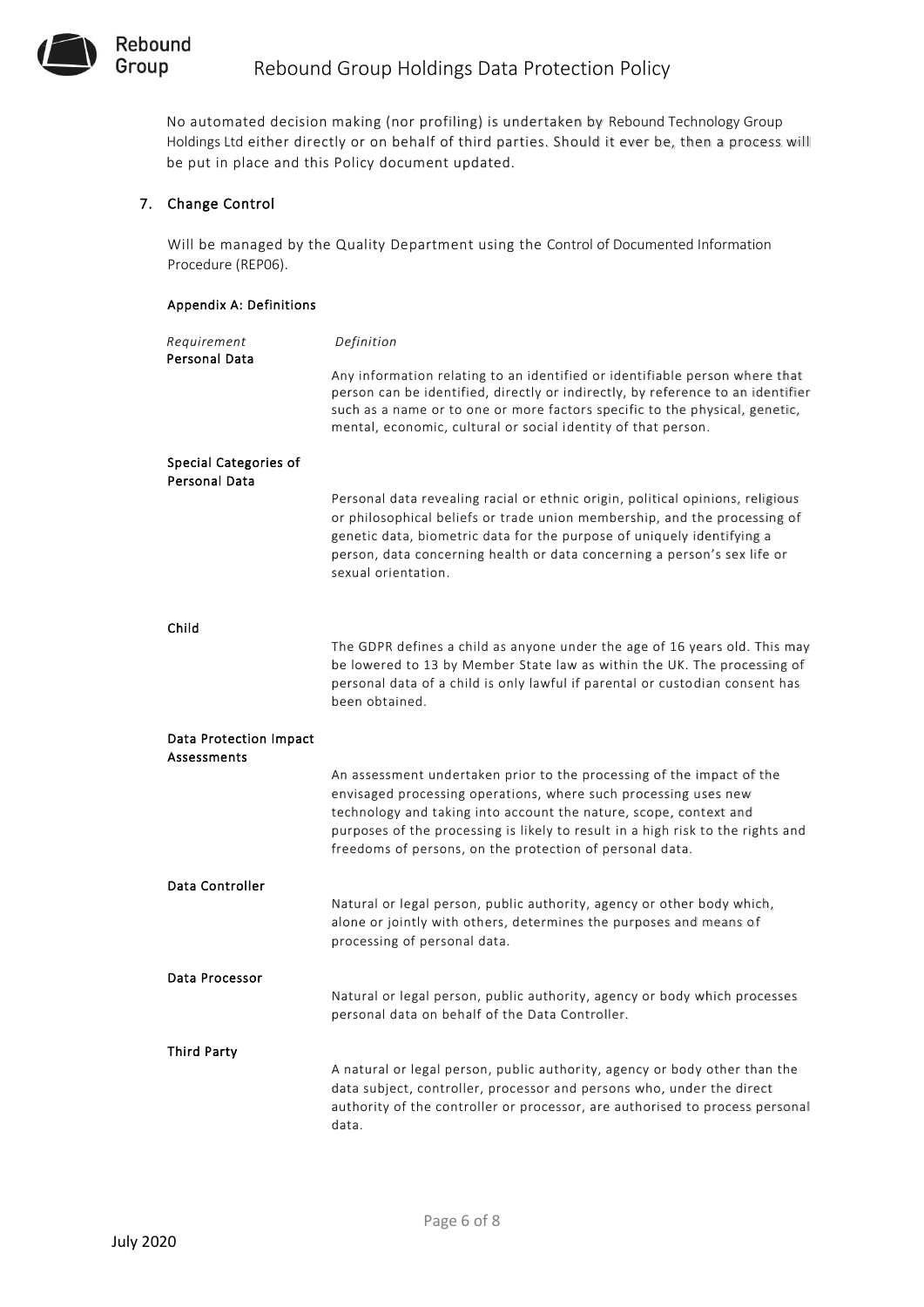

| Processing                                     |                                                                                                                                                                                                                                                                                                                                                                                                                                                                                                                                                                                                                                                                                                                                                                                                                                                                     |
|------------------------------------------------|---------------------------------------------------------------------------------------------------------------------------------------------------------------------------------------------------------------------------------------------------------------------------------------------------------------------------------------------------------------------------------------------------------------------------------------------------------------------------------------------------------------------------------------------------------------------------------------------------------------------------------------------------------------------------------------------------------------------------------------------------------------------------------------------------------------------------------------------------------------------|
|                                                | Any operation or set of operations which is performed on personal data or<br>on sets of personal data, whether or not by automated means, such as<br>collection, recording, organisation, structuring, storage, adaption or<br>alteration, retrieval, consultation, use, disclosure by transmission,<br>dissemination or otherwise making available, alignment or combination,<br>restriction, erasure or destruction.                                                                                                                                                                                                                                                                                                                                                                                                                                              |
| <b>Filing Systems</b>                          | Any structured set of personal data which are accessible according to the<br>specific criteria, whether centralised, decentralised or dispersed on a<br>functional or geographical basis.                                                                                                                                                                                                                                                                                                                                                                                                                                                                                                                                                                                                                                                                           |
| Consent                                        | Any freely given, specific, informed and unambiguous indication of the<br>data subject's wishes by which he or she, by a statement or by clear<br>affirmative action, agrees to the processing of personal data relating to<br>him or her.                                                                                                                                                                                                                                                                                                                                                                                                                                                                                                                                                                                                                          |
| Data Subject                                   | An identified or identifiable natural (living) person.                                                                                                                                                                                                                                                                                                                                                                                                                                                                                                                                                                                                                                                                                                                                                                                                              |
| <b>Profiling (Automated</b><br>Processing)     | This is any form of automated processing of personal data intended to<br>evaluate certain personal aspects relating to a natural person, or to<br>analyse or predict that person's performance at work, economic situation,<br>location, health, personal preferences, reliability, or behaviour. This<br>definition is linked to the right of the data subject to object to profiling<br>and a right to be informed about the existence of profiling, of measures<br>based on profiling and the envisaged effects of profiling on the individual.                                                                                                                                                                                                                                                                                                                  |
| Personal Data Breach                           | A breach of security leading to the accidental or unlawful destruction, loss,<br>alteration, unauthorised disclosure of, or access to, personal data<br>transmitted, stored or otherwise processed.                                                                                                                                                                                                                                                                                                                                                                                                                                                                                                                                                                                                                                                                 |
| <b>Supervisory Authority</b>                   | An independent public authority which is established by the UK responsible<br>for monitoring the application of the Regulation. Within the UK this is the<br>Information Commissioner's Office.                                                                                                                                                                                                                                                                                                                                                                                                                                                                                                                                                                                                                                                                     |
| Information Notice or<br><b>Privacy Notice</b> | A notice given to the data subject, in writing or other means including<br>orally and by electronic means, which sets out in a concise, transparent<br>and intelligible and easily accessible way using clear and plain language the<br>following information:<br>. Identity and contact details of the controller.<br>. Purposes of processing and legal basis for processing.<br>. Recipients or categories of recipients of the personal data.<br>. Details of data transfers outside the EU, including how the data will be<br>protected.<br>• The retention period for the data, or if not possible to give, the criteria<br>used to set this.<br>. That the person has the right to access and port data, to rectify, erase<br>and restrict his or her personal data, to object to processing and, if<br>processing is based on consent, to withdraw consent. |